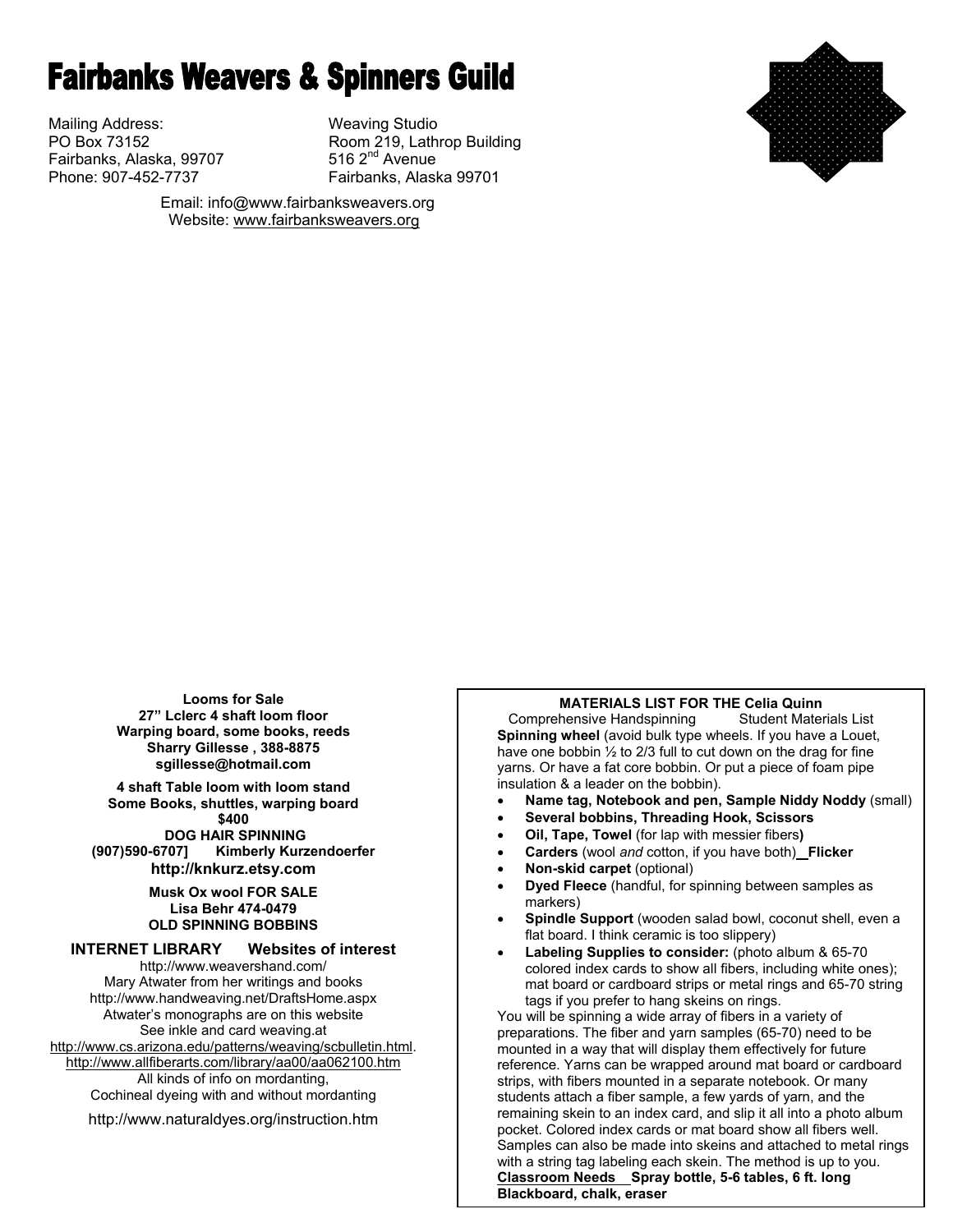

# **Fairbanks Weavers & Spinners Guild**

Mailing Address Weaving Studio Fairbanks, Alaska, 99707

PO Box 73152 Room 219, Lathrop Building<br>Fairbanks. Alaska. 99707 516 2<sup>nd</sup> Avenue Phone: 907-452-7737 Fairbanks, Alaska 99701

Website: www.fairbanksweavers.org

#### **LOST KEY RETURNED, THANKS SO MUCH**

## **MAY 7th GUILD MEETING CHANGED**

**Wednesday's meeting, MAY 6 has been cancelled and changed to a Potluck Reception on Sunday May 10 at 5pm for Celia Quinn.** 

**Bring a dish to share and a paper bag if you are interested in buying fibers from Celia.** 

**A short meeting with election of officers will follow.** 

**There might be 1 space available for the Spinning workshop. If interested – call Alice 479-3425** 

**Directions**: Take the PARKS HIWAY to Ester, Turn right towards Ester and turn right into the Fire Station Parking lot. They have new carpet so be prepared to take off your shoes.

**GUILD MEETING PROGRAMS for JUNE Two meetings: One for parent child (hands on) One a Work Party to Collect Medicinal plants & to plant the Dye Garden** 

**JUNE 3 7pm "MASKS From many Cultures"** Becky Hammer will present our program on Masks and their cultural uses in healing. Becky teaches the Youth Program Mask making class this week. You will be able to see students masks followed with an opportunity to make your very own mask from paper or fabric. Bring your children and any masks to share.

**JUNE 6 Sat. "OUR LOCAL MEDICINE WHEEL" - SPRING HARVEST OF WILD MEDICINAL PLANTS**  Devta Khalsa will lead a harvesting tour anyone interested in collecting any medicinal plants used for their healing qualities as well as any from our dye garden plants. Please Call Devta 479-9722 regarding location and time to meet that week or watch for email.

**DYE GARDEN PLANTING Schedule**  The scheduled planting time will be as follows: **Garden Preparation: MAY 30th Watch for email Garden Planting: JUNE 6th at Watch for email**  Members & friend volunteers are needed on May  $30<sup>th</sup>$  at the Dye Garden to help clean and prepare the beds for **PLANTING DAY on JUNE 6TH.** The Dye garden organizers are hoping for a big turnout on both days. **BIG FALL DYE WORKSHOP in August.** 

**PLANTING TIME: Watch for email or call the numbers below** 

**Bring your gardening gear, rain gear and hopefully not the snow shovel – See you there. Questions call Gail 479-2954 or Kate 451-0975** 

**Volume 30 Issue 1 – APRIL/MAY 2009** 

**GUILD MEETINGS** 

**APRIL 1 5:30pm Wed. ANNUAL MEETING**  Potluck and White Elephant exchange Location: **SENIOR CENTER 1424 MooreSt. MAY 10 5pm SUNDAY POTLUCK** 

**JUNE 3 ""The Many Faces of the AltEred Egos - Masks from many Cultures " by Becky Hammer**  Location: Weaving Studio, 516 2<sup>nd</sup> Ave. Rm. 219

**JUNE 6 Sat. "The LOCAL MEDICINE WHEEL - DYE GARDEN PLANTING & SPRING HARVESTING OF WILD LOCAL MEDICINAL PLANTS by Devta Khalsa** 

# **SPINNING WORKSHOP**

**SAT. MAY 9, 10, 11 -- 9- 4pm, LOCATION: ESTER FIRESTATION Call Alice for 479-3425** 

**Bobbin Lacers MEETING DATE CHANGED FROM Wednesday TO FRIDAYS Bobbin Lacers FRIDAYS at** 6:30pm Barnes & Noble

Contact: Sherrill – 456-5223 or Marnie 458-7816

**NEWSLETTER DEADLINE June 16, 2009**  Send email to info@fairbanksweavers.org or to the Fairbanks Weavers & Spinners Guild, PO Box 73152 Fairbanks AK 99707, or phone 907-452-7737

#### **BOARD MEETINGS for 2009**

| MAY 18  | Monday                                                        | 5:30 <sub>pm</sub> |
|---------|---------------------------------------------------------------|--------------------|
| JUNE 15 | Monday                                                        | 5:30pm             |
|         | Meet at the Weaving Studio, Rm. 219, 516 2 <sup>nd</sup> Ave. |                    |

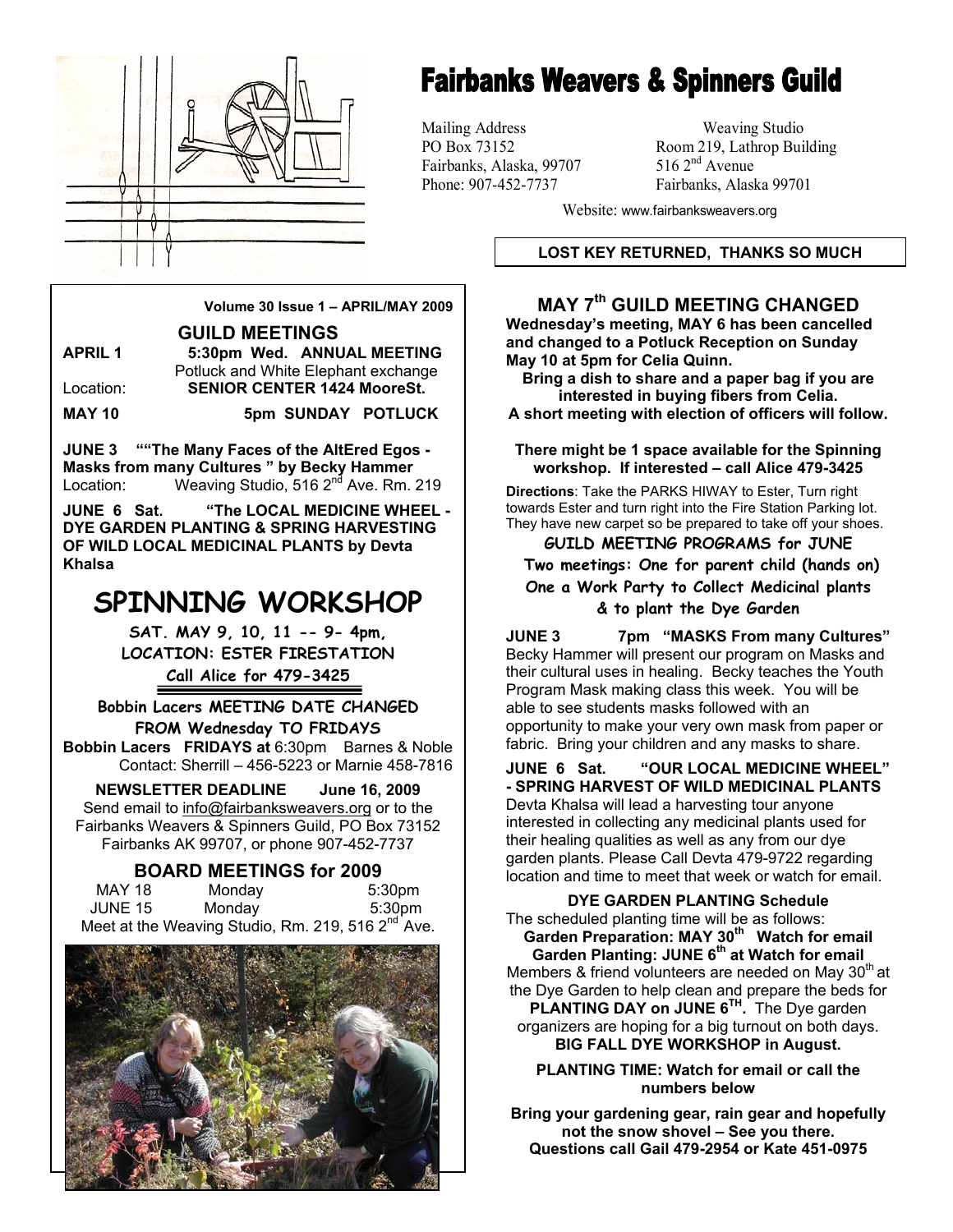#### **Officers & Board members for 2009.**

**A Big Thank You Tracy Duffield for being willing to continue as president for another year, Devta will continue as vice-president so we need 2 board members and a Treasurer. Anyone interested should call Tracy Duffield at 451-5952** 

### **OFFICERS FOR 2009**

| President             | <b>Tracy Duffield</b> | 451-5952 |
|-----------------------|-----------------------|----------|
| <b>Vice President</b> | Devta Khalsa          | 479-9722 |
| Secretary             | Kate Hedstrom         | 451-0975 |
| Treasurer             | OPEN                  |          |
| Historian             | <b>Becky Hammond</b>  | 490-4464 |
| Board of Directors:   |                       |          |
|                       | Barbara Ebbesson      | 479-0440 |
| <b>OPEN</b>           |                       |          |
| Jane Gregory          |                       | 457-7707 |
| OPFN                  |                       |          |

#### **Appointed or Volunteer Positions:**

| Barbara Ebbesson       | 479-0440 |
|------------------------|----------|
| <b>OPEN</b>            |          |
| Penny Wakefield & ???? |          |
| Kate Hedstrom          | 451-0975 |
| Alice Stickney         | 479-3425 |
| Penny Wakefield        | 457-4124 |
| Gail Mayo              | 479-2954 |
| Alice Stickney         | 479-3425 |
|                        |          |

# **GUILD MEMBERSHIP IDEA INPUT FORM**

It has been many years since the guild has polled the membership regarding their interests, ideas for change, programs of interest, workshops of interest and what direction the guild should be taking that would best benefit it's members. Our daily activities and lives seem to have become very BUSY but we hope that you will take time to fill out and bring to the Potluck on Sunday.

# **Old Fashion BOX SOCIAL CHARLIE pARTy** for the ARTS **Thursday, MAY 21st**

Fairbanks Arts Association will hold a fund raiser for the ARTS with an old fashion box social with a dinner for two to be auctioned off.

You can participate in several ways:

1. Make and prepare a box with a dinner for two,

2. Buy a \$15 ticket ahead of time for beverage & dessert and an opportunity to bid for live and silent auction items. (\$20 at the door)

3. Bid and purchase a Dinner box or bid on the Artist's Bottle prepared by a local artist.

If you want to prepare a Box for the Social, please call Melissa 456-6485 x 226 to be put on the list.

## **MEMBERS IN THE NEWS**

**WELCOME TO New Spinning Members: TAL HARLAN** and **KIM KURZENDOERFER.** Both spinners are taking the Quinn workshop. Kim happens to be the niece of member **GAIL HIGHTOWER**. Kim is interested in spinning dog hair for extra money and can be found on the Etsy website: http://knkurz.etsy.com **HELEN HOWARD and CHRISTINE DICURTI** were both selected by the Juror Shelia Wynne for the Interior Artisans exhibition. Helen submitted a woven blanket that sold and Christine entered an alpaca scarf with an undulating twill pattern. Christine has woven over 80 yards in scarves & shawls since she purchased a 4 shaft table loom from Marilyn Biagi last year and most recently Charlotte Van Zant's 8 shaft Gilmore loom from Martha Gelineau. (A little loom history there.) Christine is now into weaving ripsmatta rugs.

**LINDE KIENLE** will be in Fairbanks for part of June for her yearly book/box workshops and youth classes. She has been traveling in Brazil, Florida, Colorado and Germany. We send our heart felt sympathy to Linde for the loss of her mother-in-law.

**JODI GOUWENS** has recovered from one hip surgery just in time to have the other hip replaced in late May. She has been pretty much home bound so give her a call or stop by – call first. She is hoping to take the Birch Bark basket in July. She is looking for someone to do her yard work this summer since the neighbor boy has moved away.

**GAIL HIGHTOWER** attended the Wasilla/Anchorage spinning and lace knitting workshop by Galina. She has lacey samples and yarn samples to show. She is busy spinning a fine silk warp for her final class weaving project, weft is to be fine qivuit, mostly spun on her charka.

**TRACY DUFFIELD & BECKY HAMMOND** attended the Wasilla Valley Fiber Arts Myer Lake spinning retreat. **SANDY GARBOWSKI** retired from the UAF Musk Ox farm to spend more time on her home projects, fishng at Quartz Lake and hopefully doing some traveling.

## **YOUTH SUMMER FIBERARTS CLASSES**

This is our  $18<sup>th</sup>$  year of the Youth Program with 3800 Youth benefiting from our program. From 3 weeks in 1992 and now 54 classes in 10 weeks. The community support for the Program pays the instructors and our rent – which again increased this year. The Lathrop Building & Gallery are up For Sale so the future is uncertain.

A Big Thank You to the 14 instructors, who make our program one of the best in the community. We do need volunteers to pick up snacks in the afternoon a couple times a week, usually around 3:00pm. If you can help, please call the studio. Call 452-7737 so I can put your name on the Pick-up list with the Food Bank. Thanks so much for your help and be sure to tell your friends about our program

**CHECK THE WEBSITE FOR ANY PROGRAM ADDITIONS OR CHANGES www.fairbanksweavers.org**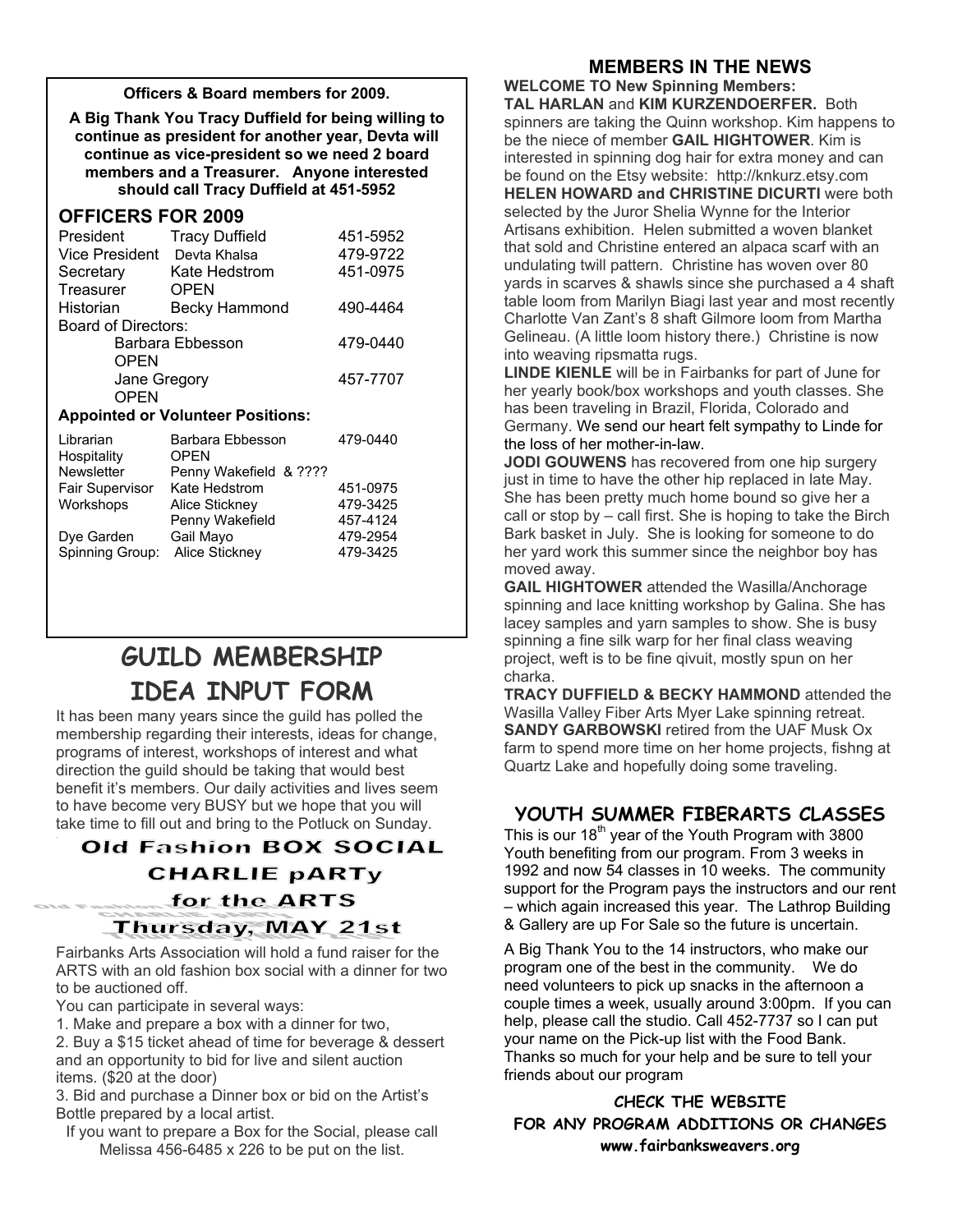|                                |                                |                                                                                                                                                                                                                                                                                                                                                                                                                                                                                                                                                                                                                                    |                    | WORKSHOPS UPDATE            |
|--------------------------------|--------------------------------|------------------------------------------------------------------------------------------------------------------------------------------------------------------------------------------------------------------------------------------------------------------------------------------------------------------------------------------------------------------------------------------------------------------------------------------------------------------------------------------------------------------------------------------------------------------------------------------------------------------------------------|--------------------|-----------------------------|
| <b>May 16</b><br><b>May 16</b> | All Summer                     | $12 - 4$<br>$11 - 3$<br>June 12 & 13 Friday/Saturday BOOK/BOX Workshop<br>Any weekday   WEAVE for FALL                                                                                                                                                                                                                                                                                                                                                                                                                                                                                                                             | Youth Registration | <b>WARP FOR SUMMER</b>      |
|                                | <b>MAY 16, SATURDAY</b>        | On PADDLE WARPING, TWO COLOR or MIXED WARP                                                                                                                                                                                                                                                                                                                                                                                                                                                                                                                                                                                         |                    | <b>FREE WARPING Session</b> |
|                                |                                | <b>WARP THAT LOOM FOR THE SUMMER</b><br>Help provided for designing a project<br>Learn how to use a paddle for warping many threads or just<br>make a warp for your loom and put it on without a hassle with<br>even tension and no tangles or loose threads?<br>No loom, no problem, make a warp and practice<br>putting it on a studio loom that will be used for the Youth<br>Summer program. Help is always needed in warping &<br>threading the looms for the youth program.<br>MATERIALS to bring: Sack Lunch, a portable loom, table or<br>rigid heddle, if you are warping yours.<br>INSTRUCTOR: PENNY WAKEFIELD, 457-4124 |                    |                             |
|                                |                                |                                                                                                                                                                                                                                                                                                                                                                                                                                                                                                                                                                                                                                    |                    |                             |
|                                | <b>BOOK</b><br>&<br><b>BOX</b> | <b>WORKSHOPS</b>                                                                                                                                                                                                                                                                                                                                                                                                                                                                                                                                                                                                                   | In June 12 & 13    |                             |
|                                |                                | Linde will do her usual box / book<br>workshop for anyone interested. You<br>Can call the Studio 452-7737 if you<br>your name on the list. Linde will be<br>teaching a Youth Program that week.                                                                                                                                                                                                                                                                                                                                                                                                                                    |                    |                             |

#### **WEAVE FOR FALL – MITTEN WARP Calling all Spinners & weavers with handspun yarn The Lumpy Bumpy type of yarn**

Clean out those yarn baskets, use up that old thick thin stuff that you made way back when and now can not make anymore because you are a SOOO FINE spinner. I have just the warp for you, a wool warp that loves thick thin yarn and makes up into the warmest mittens ever. A "-40 R value quality" that you will love to wear and be amazed that you have gone so long without. You do need to sign up for the weaving time (about 3 hours) – You do not need to know how to weave – Just come with THAT THICK THIN YARN - so start house cleaning and find that stuff. Call 452-7737 or let Penny know 457-4124.

#### **SUMMER SUDIO TOURS**

**If you are interested in having an open studio for one of the Studio tours, please 452-7737 so we can put you on the schedule.** 

# **DUE\$ Still DUE for some**

Our newsletter is on the web for everyone but your annual membership dues and continued support remains very important to maintain the guild activities.

**THANKS to Everyone for renewing**  \$20 for a year of activities Registration form on the web or on back page

|                     |                  |          | <b>FAIRBANKS WEAVERS &amp; SPINNERS GUILD</b>             |
|---------------------|------------------|----------|-----------------------------------------------------------|
|                     |                  |          | 2009 YOUTH SUMMER FIBERARTS PROGRAM                       |
| <b>DATES</b>        | <b>TIME</b>      | AGE.     | <b>PROGRAM</b>                                            |
| May 26 - 29         | 9am-12           | 6 - 9    | <b>Fantasy Costumes</b>                                   |
| <b>Four Days</b>    | 9am-12           | 8 - 15   | <b>Bead: Garden Delight's</b>                             |
|                     | $9am-12$         | $9 - 15$ | <b>Fantasy Drawing</b>                                    |
|                     | 1pm-4            | $6 - 9$  | Art I: Weaving                                            |
|                     | 1pm-4            | 8 - 15   | <b>Sewing &amp; Quilting</b>                              |
|                     | 1pm-4            | $8 - 15$ | <b>Creative Basketry</b>                                  |
| <b>June 1 - 5</b>   | 9am-12           | $8 - 15$ | <b>Action Art Dolls</b>                                   |
|                     | $9am-12$         | $8 - 15$ | <b>Mystery of Masks</b>                                   |
|                     | $9am-12$         | $8 - 15$ | <b>Bead: Sea Creatures</b>                                |
|                     | 1 <sub>pm4</sub> | $6 - 9$  | <b>Art II: Drawing/Watercolor</b>                         |
|                     | 1 <sub>pm4</sub> | $9 - 15$ | <b>Machine Sewing I</b>                                   |
| June 8 - 12         | 9am-12           | 8 - 15   | Bead: Animal World                                        |
|                     | 9am-12           | $9 - 15$ | <b>Digital Photo</b>                                      |
|                     | 9am-12           | $9 - 15$ | Drawing/Watercolor                                        |
|                     | 1pm-4            | $8 - 15$ | <b>Weaving I</b>                                          |
|                     | 1pm-4            | $9 - 15$ | Pop-up, Pop-out                                           |
|                     | 1pm-4            | $6 - 9$  | Art III: Clay Play                                        |
| <b>June 15 - 19</b> | 9am-12           | $6 - 9$  | Art II: Drawing/Watercolor                                |
|                     | $9am-12$         | $9 - 15$ | <b>Wood Carving NEW</b>                                   |
|                     | $9am-12$         | $8 - 15$ | <b>Bead: Peyote Treasure Necklad</b>                      |
|                     | 1 <sub>pm4</sub> | $9 - 15$ | Books, Boxes & Folio's                                    |
|                     | 1 <sub>pm4</sub> | $8 - 15$ | <b>Bead: Free form Objects</b>                            |
|                     | 1 <sub>pm4</sub> | $9 - 15$ | <b>Wood Carving</b>                                       |
| June 22 - 26        | 9am-12           | 6 - 9    | Art IV: Print & Paper NEW                                 |
|                     | 9am-12           | 9 - 15   | Drawing & Watercolor                                      |
|                     | 9am-12           | $8 - 15$ | Bead: Bead Loom Design                                    |
|                     | 1pm-4            | $9 - 15$ | <b>Machine Sewing II</b>                                  |
|                     | 1 <sub>pm4</sub> | 6 - 9    | Art I: Weaving                                            |
|                     | 1pm-4            | 8 - 15   | <b>Dolls &amp; Puppets</b>                                |
| June 29 to          | $9am-12$         | $8 - 15$ | <b>Weaving II: Loom Projects</b>                          |
| July 3              | $9$ am-12        | $8 - 15$ | <b>Bead: Suncatchers</b>                                  |
|                     | $9$ am-12        | $9 - 15$ | <b>Drawing &amp; Watercolor</b>                           |
|                     | 1 <sub>pm4</sub> | $6 - 9$  | <b>Art V: Funky Art Treasures</b>                         |
|                     | 1 <sub>pm4</sub> | $8 - 15$ | <b>Explore Clay</b>                                       |
| <b>July 6 - 10</b>  | 9am-12           | $6 - 9$  | <b>Fantasy Costumes</b>                                   |
|                     | 9am-12           | $9 - 15$ | Pastels & Drawing NEW                                     |
|                     | 9am-12           | 8 - 15   | <b>Bead Embroidery NEW</b>                                |
|                     | 1pm-4            | 8 - 15   | Paper Sculptue & Design                                   |
| <b>July 27-31</b>   | $9am-12$         | $6 - 9$  | <b>Aquatic &amp; Zoo Mobiles</b>                          |
|                     | $9am-12$         | $8 - 15$ | <b>Knitting Designs</b>                                   |
|                     | 9am-12           | $9 - 15$ | <b>Fantasy Drawing/WC</b>                                 |
|                     | 1 <sub>pm4</sub> | $8 - 15$ | <b>Papermaking NEW</b>                                    |
| Aug 3 - 7           | $9am-12$         | $9 - 15$ | <b>Berry Room Birds</b>                                   |
|                     | 9am-12           | $9 - 15$ | Poetry As Art NEW                                         |
|                     | 9am-12           | $8 - 15$ | <b>Bead: Beyond Stars NEW</b>                             |
|                     | 1pm-4            | $8 - 15$ | Bands, Knots, Braids, Belts                               |
|                     | 1 <sub>pm4</sub> | $6 - 9$  | Art III: Clay Play                                        |
| Aug.10 - 14         | $9am-12$         | $9 - 15$ | Drawing/Watercolor                                        |
|                     | $9$ am-12        | $8 - 15$ | <b>Bead: Razzle Dazzle</b>                                |
|                     | 9am-12           | $8 - 15$ | <b>Soft World of Animal Tovs</b>                          |
|                     | 1 <sub>pm4</sub> | $9 - 15$ | <b>Machine Sewing III NEW</b>                             |
|                     | 1 <sub>pm4</sub> | $6 - 9$  | Art IV: Small Stage Theatre NE                            |
|                     | 1 <sub>pm4</sub> | $8 - 15$ | <b>Explore Clay</b>                                       |
|                     |                  |          | Check website for addition of new classes or any changes. |
|                     |                  |          | REGISTRATION FORM: \$80 per session. Circle the session   |
|                     |                  |          | \$10 extra/per week for noon hour supervision-MAIL TO     |
|                     |                  |          | Fbks Weavers & Spinners Guild, PO Box 73152, Fbks, 99707  |
|                     |                  |          |                                                           |
| Name:<br>Address:   |                  |          | Age                                                       |
|                     |                  |          | Zip                                                       |
|                     |                  |          |                                                           |
| PHONE:              | HOME:            |          | CELL:                                                     |
| EMAIL:              |                  |          | LOCATION: Room 219, Lathrop Bldg, 516 2nd Avenue          |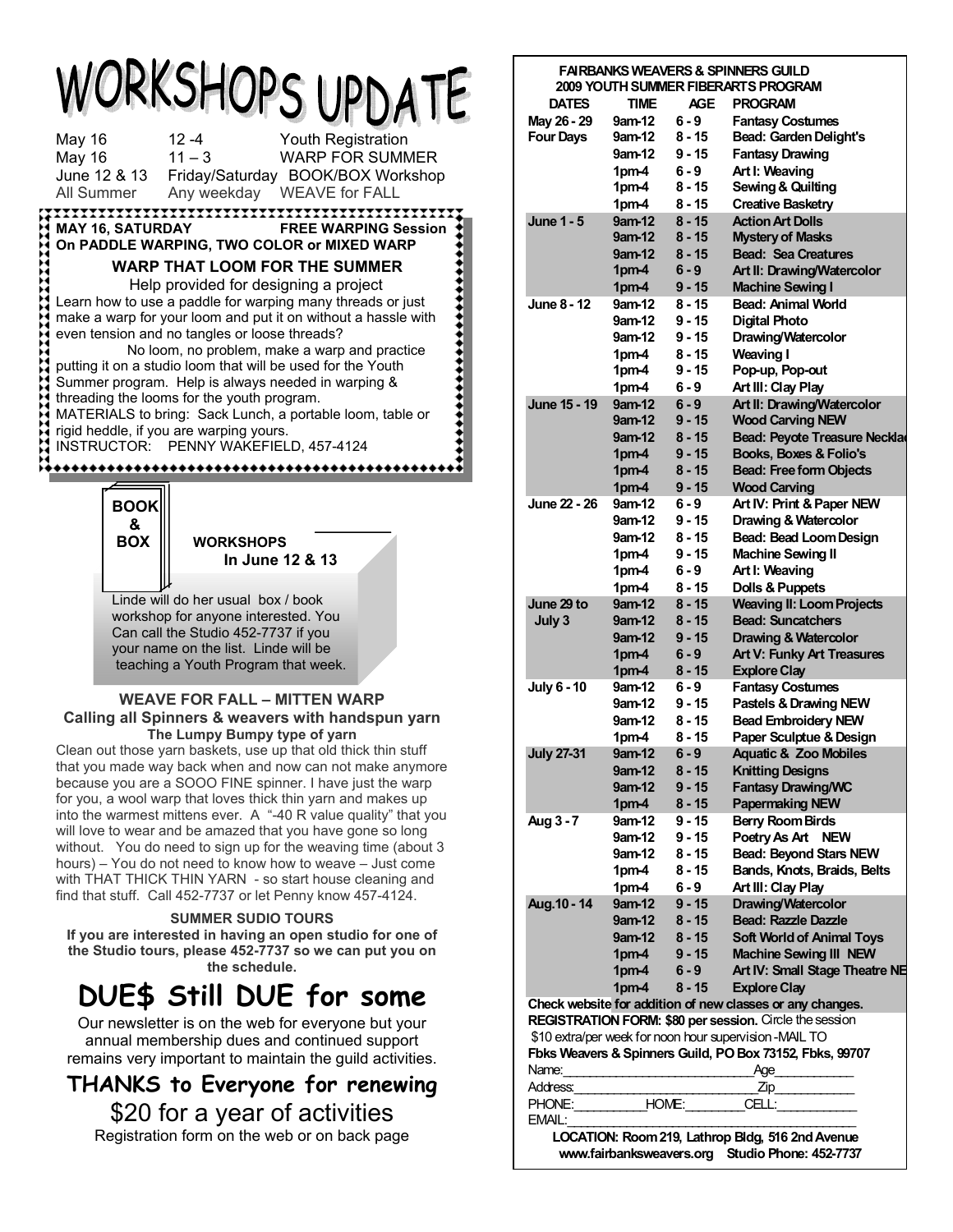## FAIRBANKS WEAVERS & SPINNERS GUILD - PO Box 73152, Fairbanks, Alaska 99707 Member IDEA & INFORMATION FORM

|                                    |                                                         |  | Age Group 18 - 30 years 31 - 40 years 41 - 50 years 50 - 65 years 65 and more                                              |                        |                                                                                                                     |
|------------------------------------|---------------------------------------------------------|--|----------------------------------------------------------------------------------------------------------------------------|------------------------|---------------------------------------------------------------------------------------------------------------------|
|                                    |                                                         |  |                                                                                                                            |                        |                                                                                                                     |
|                                    |                                                         |  |                                                                                                                            |                        |                                                                                                                     |
|                                    |                                                         |  |                                                                                                                            |                        |                                                                                                                     |
|                                    |                                                         |  |                                                                                                                            |                        |                                                                                                                     |
|                                    |                                                         |  |                                                                                                                            |                        |                                                                                                                     |
|                                    | <b>General Areas of Interest (check all that apply)</b> |  |                                                                                                                            |                        |                                                                                                                     |
|                                    |                                                         |  | ______ Basketry _______Beadwork ______Bobbin Lace _______Card weaving ______ Crochet ______Dyeing ______ Embroidery        |                        |                                                                                                                     |
|                                    |                                                         |  |                                                                                                                            |                        | Felting _____ Knitting _____ Quilting _____ Rug Braiding _____ Sewing _____ Spinning _____ Weaving _____ Dye Garden |
| interested in learning more about. | Sewing machine Basic's _____ Advanced Sewing techniques |  | Areas of Interest This section helps people plan our programs, workshops, etc. Please check any subjects that you would be |                        |                                                                                                                     |
|                                    |                                                         |  |                                                                                                                            |                        |                                                                                                                     |
|                                    | Travel / history / weaving in other cultures            |  | Weaving for garments                                                                                                       |                        | More that 4 shaft                                                                                                   |
|                                    | Rugs ______ Braided ______ Rag _____ Weft Faced         |  | Color and Design                                                                                                           |                        | Warping / tricks of the trade                                                                                       |
|                                    | 2 shaft (Rigid Heddle) _____ Inkle Looms                |  |                                                                                                                            | Tapestry _______ Frame | Drafting / weaving techniques                                                                                       |
|                                    | 4 shaft Weaving ________ 8 or More shafts               |  | On Loom weaving                                                                                                            |                        | Specific technique                                                                                                  |
|                                    |                                                         |  | __ Shawls _____ Throws ______ Blankets _____ Coverlets _____ Marketing / Small Business                                    |                        | Card Weaving                                                                                                        |

**The Fairbanks Weavers & Spinners Guild is a Volunteer Organization**—Please indicate where you can help **'To share my Knowledge'**, I would be willing to:

Other (please list)

Fiber Activities for Kids \_\_\_\_\_\_ Parent/child activities \_\_\_\_\_ Spinning / using handspun yarn \_\_\_\_\_ Basketry

Dyeing \_\_\_\_\_ Natural \_\_\_\_\_ Chemical \_\_\_\_\_ Inko \_\_\_\_ Kumihimo \_\_\_\_\_\_\_\_\_\_\_\_\_\_ |\_\_\_\_\_ Teaching weaving

Sewing with Hand woven fabric **Election Control Control Control Control** Embellishments / Finishing \_\_\_\_ Mini - Workshops

| Demonstrate weaving                                                                                                                                                                                                            | Demonstrate spinning          | Lead a Study Group       |
|--------------------------------------------------------------------------------------------------------------------------------------------------------------------------------------------------------------------------------|-------------------------------|--------------------------|
| on a specific topic contained to the set of the set of the set of the set of the set of the set of the set of the set of the set of the set of the set of the set of the set of the set of the set of the set of the set of th | Specific technique on         | Special topic            |
| Give private lessons in                                                                                                                                                                                                        | Give a program on             | Teach a Mini-workshop on |
| Teach a workshop in                                                                                                                                                                                                            | Teach a Guild Taught Workshop | Help with Youth Program  |
| Subject(s) I would be willing to teach or help with:                                                                                                                                                                           |                               |                          |
| What format do you prefer for meeting programs?                                                                                                                                                                                |                               |                          |
| Lecture/slide _______Lecture/slide ________Lecture/demonstration _______ Guild Share format                                                                                                                                    |                               |                          |
| Location of meetings: Weaving Studio Member's homes Library Luncheon meetings                                                                                                                                                  |                               |                          |
| Please list topics you would like to learn about through meeting programs                                                                                                                                                      |                               |                          |
|                                                                                                                                                                                                                                | 3.<br>4.                      |                          |